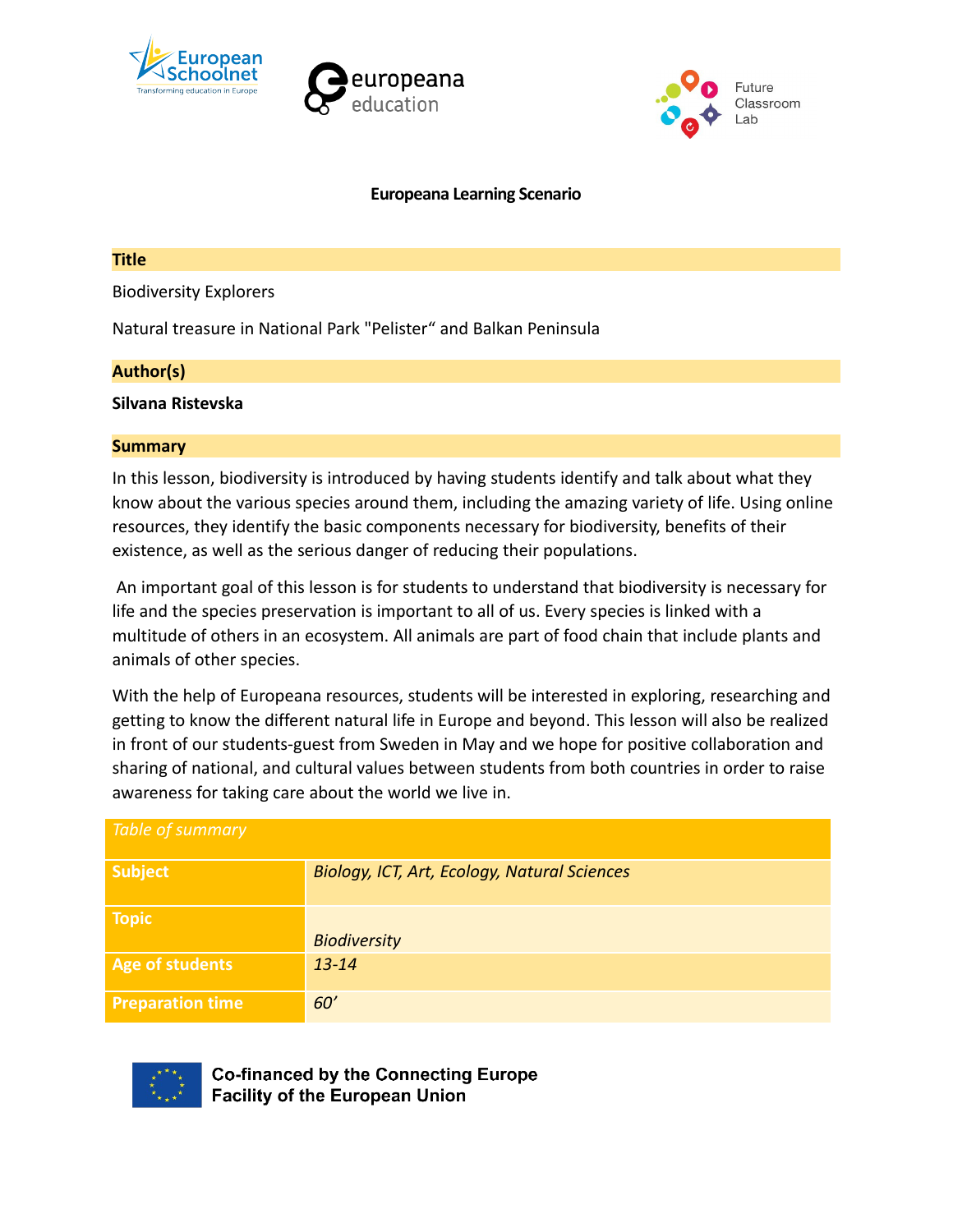



| <b>Teaching time</b>               | 2x40'                                                                                                                                                                                                                                                                                                                                         |
|------------------------------------|-----------------------------------------------------------------------------------------------------------------------------------------------------------------------------------------------------------------------------------------------------------------------------------------------------------------------------------------------|
| <b>Online teaching</b><br>material | 1. How to make Coloring book<br>https://www.instructables.com/id/How-to-Make-a-Coloring-Book<br>www.pixlr.com<br>2. web tool how to make online quiz: Kahoot (www.kahoot.com)<br><b>World Wildlife Fund</b><br>http://www.wwf.org<br><b>National Park Pelister</b><br>http://park-pelister.com<br>https://www.youtube.com/watch?v=H9QRV8wcASU |
| <b>Offline teaching</b>            |                                                                                                                                                                                                                                                                                                                                               |
| material                           | Pictures, Paper, Drawing and writing accessories, PPT;                                                                                                                                                                                                                                                                                        |
| <b>Europeana resources</b>         | 1. Introduction and exploring Europeana blog:                                                                                                                                                                                                                                                                                                 |
| used                               | http://blog.europeana.eu/                                                                                                                                                                                                                                                                                                                     |
|                                    | 2. Charles Darwin Europeana resources:                                                                                                                                                                                                                                                                                                        |
|                                    | https://www.europeana.eu/portal/en/collections/natural-history?<br>page=5&g=%22charles+darwin%22+OR+%22darwin%2C+charles                                                                                                                                                                                                                      |
|                                    | %22&view=grid                                                                                                                                                                                                                                                                                                                                 |
|                                    | 3. Europeana Maps collection:                                                                                                                                                                                                                                                                                                                 |
|                                    | https://www.europeana.eu/portal/en/collections/maps#                                                                                                                                                                                                                                                                                          |
|                                    | 4. Endemic species - Europeana resources                                                                                                                                                                                                                                                                                                      |
|                                    | https://www.europeana.eu/portal/en/collections/natural-history?                                                                                                                                                                                                                                                                               |
|                                    | g=endemic+animal+species&view=grid                                                                                                                                                                                                                                                                                                            |
|                                    | https://www.europeana.eu/portal/en/collections/natural-history?                                                                                                                                                                                                                                                                               |
|                                    | view=grid&g=endemic+plant+species                                                                                                                                                                                                                                                                                                             |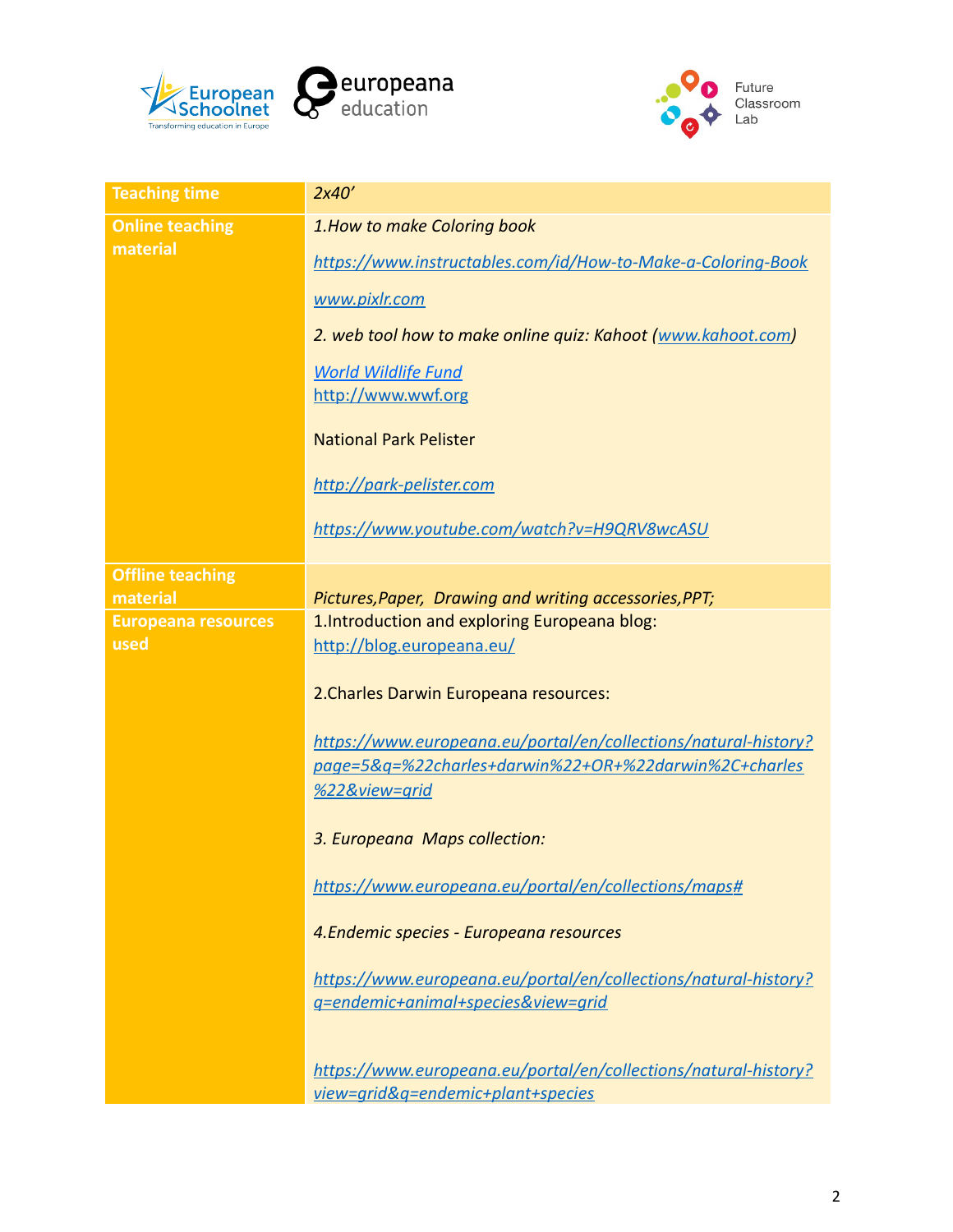





## **Licenses**

 **Attribution CC BY.** This license lets others distribute, remix, tweak, and build upon your work, even commercially, as long as they credit you for the original creation. This is the most accommodating of licenses offered. Recommended for maximum dissemination and use of licensed materials.

### **Integration into the curriculum**

Biology – Understands biological diversity of life.

Art- Using the visual elements, Creating and designing.

Natural Science- Understands the nature of scientific knowledge.

Technology (ICT): Understands the relationships among science, technology, and the individual.

#### **Aim of the lesson**

-To introduce students to the amazing variety of life around them.

- To understand and apply the term endemic to animal and plant life.

#### **Trends**

Collaborative Learning: a strong focus on group work.

Assessment: the focus of assessments is shifting from "what you know" to "what you can do."

#### **21st century skills**

*Add here how the learning scenario corresponds to 21st century skills. To find out more:* <http://www.p21.org/our-work/p21-framework>

Collaboration and teamwork Creativity and imagination Critical thinking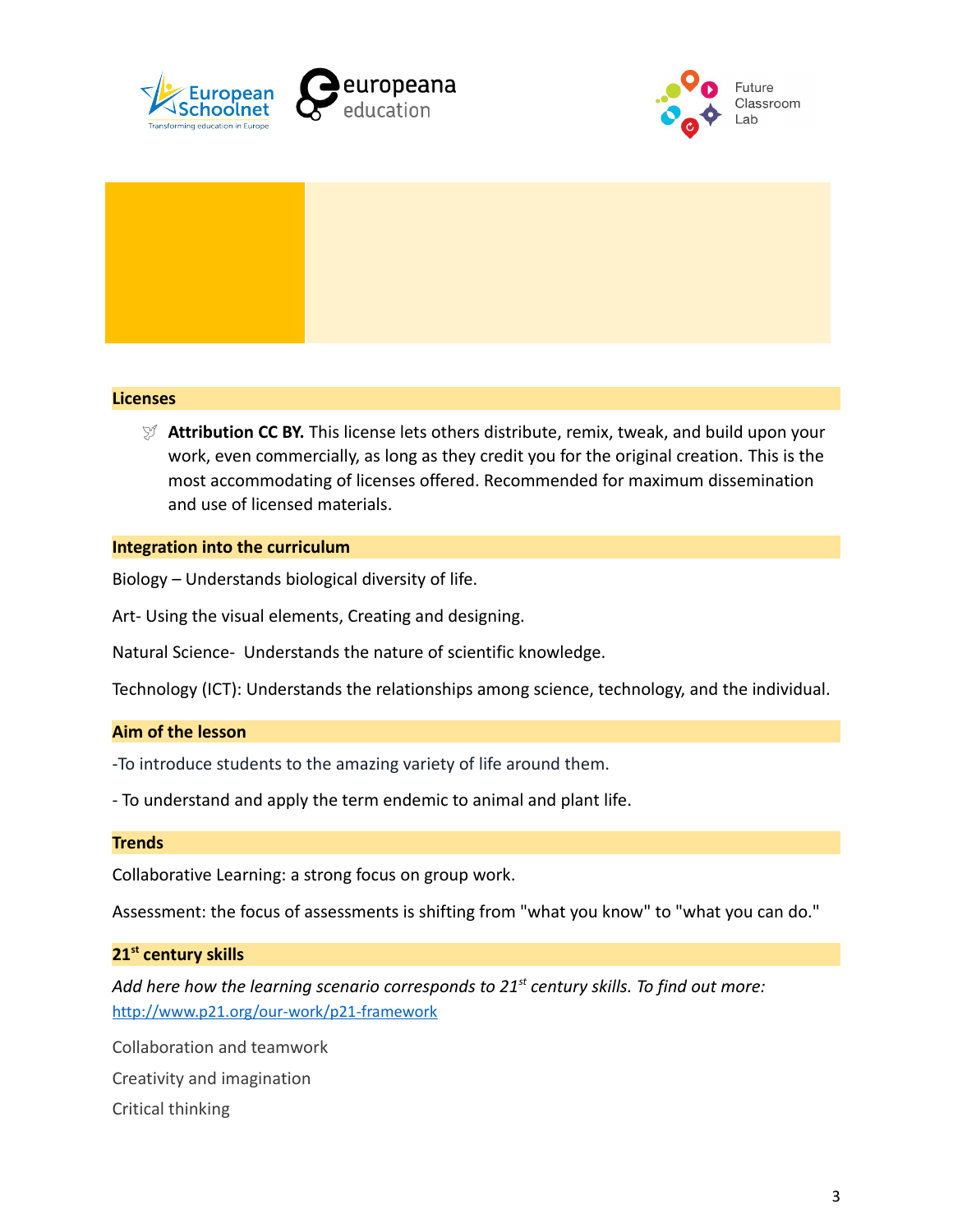



Flexibility and adaptability Global and cultural awareness Technology literacy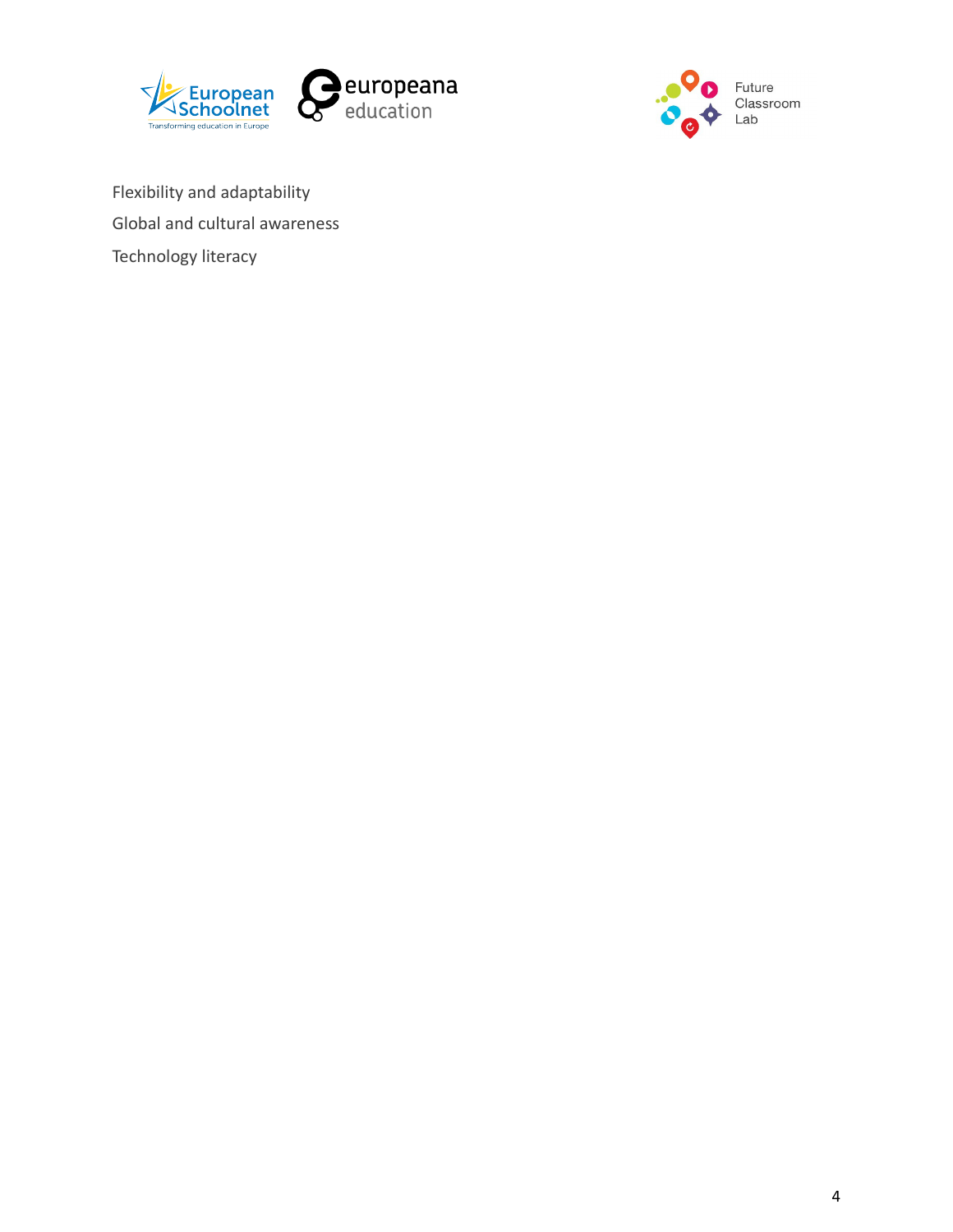





# **Activities**

| <b>Name of</b><br>activity | <b>Procedure</b>                                                                                                                                                                                                                                                                                                                                                                                                                                                                                                                                                                                                                                                                                                                                            | <b>Time</b> |
|----------------------------|-------------------------------------------------------------------------------------------------------------------------------------------------------------------------------------------------------------------------------------------------------------------------------------------------------------------------------------------------------------------------------------------------------------------------------------------------------------------------------------------------------------------------------------------------------------------------------------------------------------------------------------------------------------------------------------------------------------------------------------------------------------|-------------|
| <b>Preparation</b>         | A few days before the lesson, students had a homework to learn<br>how to create a Coloring Book using the online application Pixlr. The<br>teacher will give them a simple tutorial to teach how to turn any<br>picture into black and white outlines that can be print out.                                                                                                                                                                                                                                                                                                                                                                                                                                                                                |             |
| <b>Introduction</b>        | Review with the students what they know about the terms<br>biodiversity and endemic species.<br>What does biodiversity mean?<br>Why is biodiversity important?<br>What are some of the benefits of biodiversity? Can you list some<br>endemic species in your country?<br>The teacher introduces the students to the goals of the lesson and<br>starts a discussion by asking questions:<br>Have you ever visited one of the three national parks in N.Macedonia<br>or in Balkan Peninsula?<br>-Can they be found on the map?<br>-Why are they important?<br>Students will watch the presentation about the National Park<br>"Pelister" prepared by teacher and after that students will write<br>down the names of all endemic plants and animals species. |             |
| <b>Activity 1</b>          | Students will work in four groups of 4-5. Primarily each of these 4<br>groups will have the task of searching and saving images and text for<br>endemic species of plants and animals in Europe through the<br>Europeana portal.<br>At Europeana portal the students will have opportunity to see how<br>does look a herbarium picture and how scientifically species are<br>presented trough out a picture.                                                                                                                                                                                                                                                                                                                                                |             |
| <b>Activity 2</b>          | Secondary, the groups will have following assignments:<br>Group 1: searching pictures of endemic plant species in NP "Pelister"<br>Group 2: searching pictures of endemic animal species in NP<br>"Pelister"<br>Group 3: searching pictures of endemic plant species in Balkan<br>Peninsula                                                                                                                                                                                                                                                                                                                                                                                                                                                                 |             |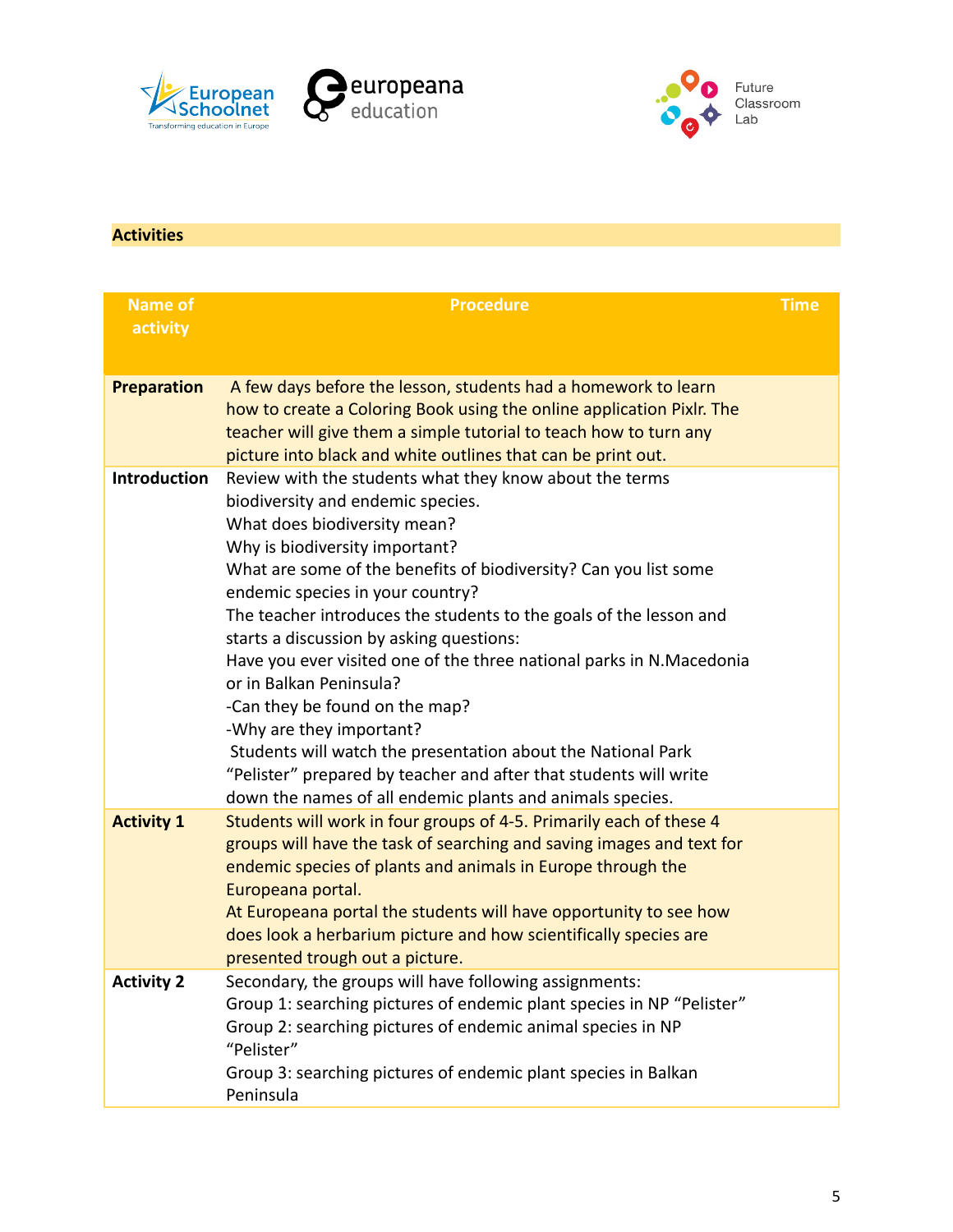



|                   | Group 4: searching pictures of endemic animal species in Balkan<br>Peninsula<br>Every group will collects 4-5 pictures of endemic species which will<br>be used later in another activity.                                                                                                                                                       |
|-------------------|--------------------------------------------------------------------------------------------------------------------------------------------------------------------------------------------------------------------------------------------------------------------------------------------------------------------------------------------------|
| <b>Activity 3</b> | All groups will compare the results from previous two activities and<br>will make an outcome with the results                                                                                                                                                                                                                                    |
| <b>Activity 4</b> | Students have the task of creating a Coloring Book Story of the<br>collected pictures in Activity 2. To create a Coloring Book Story they<br>will use the online application Pixlr (www.pixlr.com). After they have<br>made the Coloring Book, they will print it and share it with their<br>peers from a different group to coloring the pages. |
|                   |                                                                                                                                                                                                                                                                                                                                                  |

## **Assessment**

The students will develop a quiz using the application Kahoot and collected resources in order to foster the knowledge gained from activities mentioned above.

# \*\*\*\*\*\*\*\*\*\*\*\*\*\*\*\*\*\*\*\*\*\*\*\*\*\*\*\*\*\*\* **AFTER IMPLEMENTATION**

**\*\*\*\*\*\*\*\*\*\*\*\*\*\*\*\*\*\*\*\*\*\*\*\*\*\*\*\*\*\*\*\***

### **Student feedback**

The teacher conducts a online survey with Google Forms in order to receive student's feedback on the impact of the Europeana portal for learning new information and the benefits of the portal as a European project.

The students had opportunity to get know with each other, to get knoloedge and awareness about Europeana and the Balkan biodiversity as well as National Park Pelister near Bitola, Noth Macedonia.

#### **Teacher's remarks**

In cooperation with Swedish teachers and students was dweveloped a questionnaire in Google Forms with the following sactivities:

-monitoring the entire activity of the students whether the goals are realized -engagement,

-interest,

-creativity,

-evaluation.